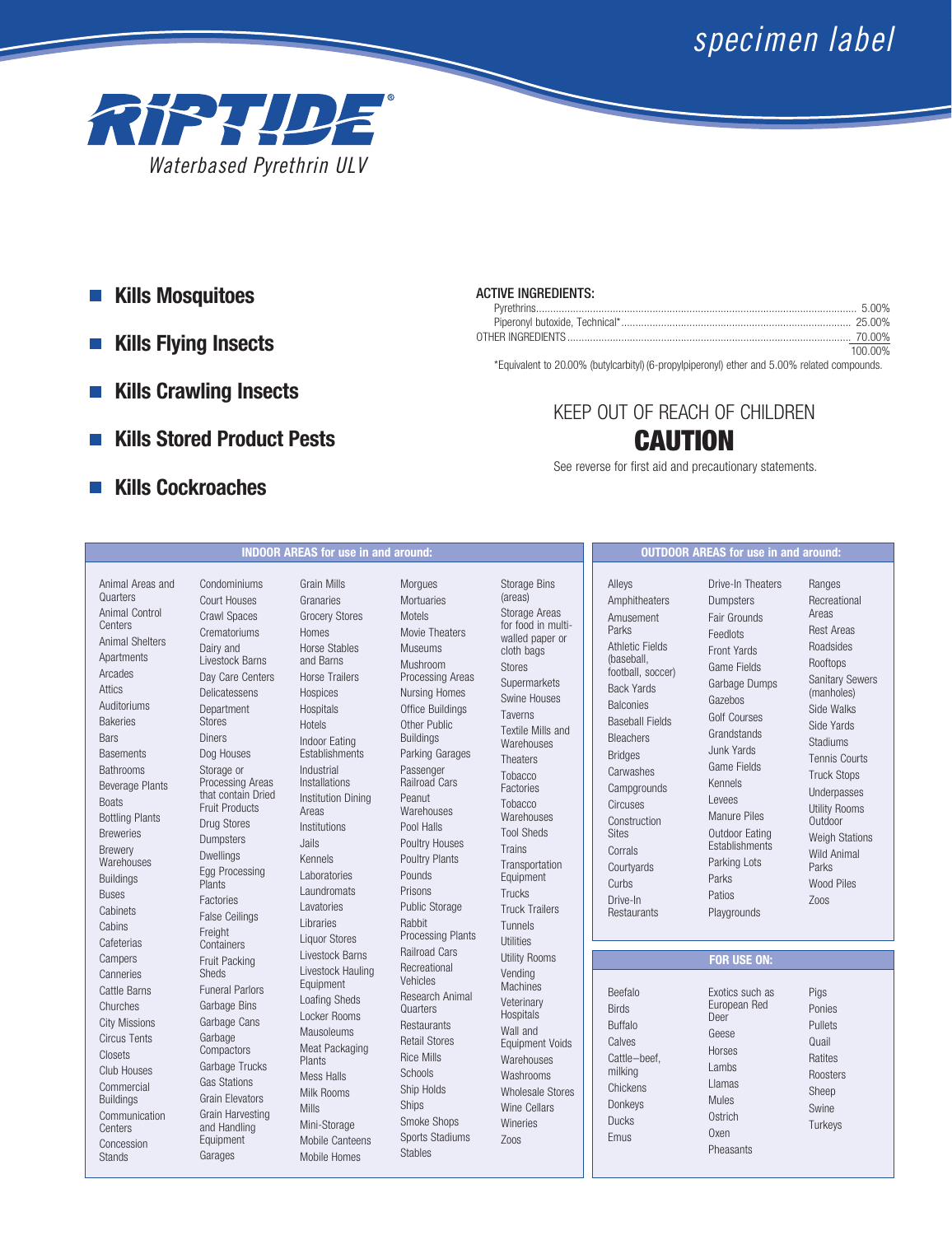# **FOR THE CONTROL OF INSECTS including:**

### **DIRECTIONS FOR USE**

# It is a violation of Federal Law to use this product in a manner inconsistent with its labeling.

Avoid contamination of food or feedstuffs.

Remove pets and birds and cover fish aquariums before spraying. Avoid exposing reptiles to this product.

Do not apply space spray while food processing is underway. Cover or remove all food processing surfaces. Thoroughly wash all food processing surfaces before reuse. After spraying in bakeries, meat packing plants, food processing plants, etc., all benches, shelving, equipment, etc. where exposed food will be handled must be washed with an effective cleaning compound followed by a potable water rinse to remove all traces of contamination. Food processing operations do not have to be stopped while applying a wet spray with care and in accordance with the directions and cautions above in those establishments which do NOT operate under Federal meat, poultry, shell egg grading and egg products inspection programs.

Do not apply directly to food, water, or feed supplements. Do not contaminate milk or milk handling equipment. Wash udder and teats of dairy animals before milking.

READ ALL DIRECTIONS COMPLETELY BEFORE USE AND FOLLOW ALL DIRECTIONS AND PRECAUTIONS WHEN USING PRODUCT.

For best results, follow directions for specific use areas.

#### **INDOOR USE—UNDILUTED**

ULV AND SPACE SPRAY: Use in aerosol generators to kill exposed accessible stages of: Flies (including fruit flies), Mosquitoes, Small Flying Moths, Fleas, Gnats, Wasps, Hornets, Clover Mites, Cheese Mites, Cheese Skippers, Boxelder Bugs, Earwigs, Ants and the following common Stored Product Pests: Granary Weevils, Rice Weevils, Confused Flour Beetles, Saw-toothed Grain Beetles, Spider Beetles, Cigarette Beetles, Drugstore Beetles, Angoumois Grain Moths, Mediterranean Flour Moths, Indian Meal Moths, Tobacco Moths, Yellow Mealworms, Dark Mealworms, Grain Mites, Cadelles and Red Flour Beetles. Close room and shut off all air conditioning or ventilating equipment. Apply at the rate of 1/2 to 1 fluid ounce concentrate per 1,000 cubic feet of space. Direct spray towards ceiling and upper corners of room. Leave room closed for 1/2 hour and ventilate thoroughly before re-entry.

CONTACT AND SPACE SPRAY: To kill Cockroaches, Silverfish, Earwigs, Ants and Spiders: use a mechanical aerosol generator or a fogger adjusted to deliver aerosol droplets. To provide maximum penetration and impingement on the insects, first, direct the spray into all crack and crevices, behind all equipment, cupboards, obstructions or dark harborage areas, on walls and floors, underneath sinks, behind pipes, and in all places that harbor insects. Contact as many insects as possible. Do not allow spray to contact stored food. Then treat as a space spray, directing the spray towards the ceiling and upper corners of room, apply at a rate of 1 fluid ounce per 1,000 cubic feet of space. Vacate treated area and leave the room closed for 1 hour. Ventilate thoroughly before re-entry. Facilities and equipment in federally inspected meat and poultry plants must be washed with an effective cleaning compound and rinsed with potable water after spraying.

DRIED FRUIT PRODUCT STORAGE AREAS: In storage or in processing for control of Almond Moths, Ants, Cereal Beetles, Chocolate Moths, Cigarette Beetles, Cockroaches, Confused Flour Beetles, Crickets, Earwigs, Flies, Fruit Flies, Fungus Gnats, Indian Meal Moths, Mediterranean Flour Moths, Red Flour Beetles, Saw-toothed Grain Beetles, Silverfish, Dried Fruit Beetles, Warehouse Beetles, and Khapra Beetles. Do not apply to fruit directly. Apply as a fine mist or fog in the air above and around the trays, bins, and shelves at the rate of 1 fluid ounce per 1,000 cubic feet of space. Repeat application at this dosage as required.

TREATMENT OF STORED FOOD AREAS: Foods in multi-walled bags, cloth bags or other packaging stored in listed areas for the control of accessible adult stages of: Almond Moths, Angoumois Grain Moths, Ants, Cadelles, Cereal Beetles, Cheese Mites, Cheese Skippers, Chocolate Moths, Cigarette Beetles, Cockroaches, Confused Flour Beetles, Crickets, Dark Mealworms, Drugstore Beetles, Earwigs, Firebrats, Flies, Fruit Flies, Fungus Gnats, Grain Mites, Granary Weevils, Hide Beetles, Indian Meal Moths, Mediterranean Flour Moths, Mosquitoes, Red Flour Beetles, Rice Weevils, Saw-toothed Grain Beetles, Silverfish, Small Flying Moths, Spiders, Spider Beetles, Yellow Mealworms, Dried Fruit Beetles, Warehouse Beetles, Rusty Grain Beetles, Lesser Grain Beetles, Coffee Bean Weevils and Khapra Beetles. Destroy, fumigate, or treat infested stored products by other effective methods using an approved product intended for this purpose. As noted above, first disperse by directing spray into cracks and crevices, corners, pallets and around stacks of packaged goods hitting as many insects as possible and then apply as a space spray at a dosage of 1 fluid ounce per 1,000 cubic feet of room space. Vacate treated area and ventilate before re-entry.

ON PEANUTS, NUTS (ALMONDS AND WALNUTS), BEANS (INCLUDING COCOA), SEEDS (BIRDSEED MIXTURES, COTTONSEED AND FLAXSEED) AND COPRA IN BULK, BAGS OR OTHER PACKAGING: For the control of accessible stages of: Almond Moths, Angoumois Grain Moths, Ants, Cadelles, Cereal Beetles, Cheese Mites, Cheese Skippers, Chocolate Moths, Cigarette Beetles, Cockroaches, Confused Flour Beetles, Crickets, Dark Mealworms, Drugstore Beetles, Earwigs, Firebrats, Flies, Fruit Flies, Fungus Gnats, Grain Mites, Granary Weevils, Hide Beetles, Indian Meal Moths, Mediterranean Flour Moths, Mosquitoes, Red Flour Beetles, Rice Weevils, Saw-toothed Grain Beetles, Silverfish, Small Flying Moths, Spiders, Spider Beetles, Yellow Mealworms, Dried Fruit Beetles, Warehouse Beetles, Rusty Grain Beetles, Lesser Grain Beetles, Coffee Bean Weevils, Khapra Beetles and other listed insects, apply to the surface of stored or bagged products at the rate of 1/4 fluid ounce per 1,000 square feet. Also spray walls, floors and surfaces of bins, storage and handling areas thoroughly, being especially careful to treat cracks, crevices and similar hiding places. Then apply as a space spray by directing the spray toward the ceiling and upper corners of the area and behind any obstructions. Apply at the rate of 1 fluid ounce per 1,000 cubic feet of room space. Vacate treated area and ventilate before re-entry.

## **INDOOR USE—DILUTED**

SPACE SPRAY: For use in mechanical fogging or spraying equipment to control accessible stages of Almond Moths, Angoumois Grain Moths, Ants, Cadelles, Cereal Beetles, Cheese Mites, Cheese Skippers, Chocolate Moths, Cigarette Beetles, Cockroaches, Confused Flour Beetles, Crickets, Dark Mealworms, Drugstore Beetles, Earwigs, Firebrats, Flies, Fruit Flies, Fungus Gnats, Grain Mites, Granary Weevils, Hide Beetles, Indian Meal Moths, Mediterranean Flour Moths, Mosquitoes, Red Flour Beetles, Rice Weevils, Saw-toothed Grain Beetles, Silverfish, Small Flying Moths, Spiders, Spider Beetles, Yellow Mealworms, Dried Fruit Beetles, Warehouse Beetles, Rusty Grain Beetles, Lesser Grain Beetles, Coffee Bean Weevils and Khapra Beetles. Remove or cover exposed food and cover food-handling surfaces in edible product areas of food handling establishments. Close room and shut off all air conditioning or ventilating equipment. Dilute at the rate of 1 part concentrate into 1 to 10 parts water and mix well. Apply at the rate of 1 to 2 fluid ounces per 1,000 cubic feet of space, filling the room with mist. Vacate treated area and ventilate before re-entry.

**Dilution table for ULV foggers**

|  | <b>Dilution ratio</b> |                | <b>Fluid</b><br>ounces of                         | <b>Fluid</b><br>ounces of                   | <b>Pounds</b><br>pyrethrum per                                     | Percent<br>pyrethrins |
|--|-----------------------|----------------|---------------------------------------------------|---------------------------------------------|--------------------------------------------------------------------|-----------------------|
|  | Concen-<br>trate      | Water          | concentrate<br>per ounce<br>of solution<br>volume | water<br>per ounce<br>of solution<br>volume | 1,000 cu. ft.<br>when applied at<br>1 fl. oz. per<br>1,000 cu. ft. | in solution           |
|  | Undiluted             | $\overline{0}$ | 1.00                                              | 0.00                                        | 0.0033                                                             | 5.060%                |
|  | 1                     | 1              | 0.50                                              | 0.50                                        | 0.00165                                                            | 2.530%                |
|  | $\mathbf{1}$          | $\overline{a}$ | 0.33                                              | 0.67                                        | 0.00110                                                            | 1.687%                |
|  | $\mathbf{1}$          | 2.25           | 0.31                                              | 0.69                                        | 0.00101                                                            | 1.557%                |
|  | $\mathbf{1}$          | 2.5            | 0.29                                              | 0.71                                        | 0.00094                                                            | 1.446%                |
|  | 1                     | 3              | 0.25                                              | 0.75                                        | 0.00082                                                            | 1.265%                |
|  | 1                     | $\overline{4}$ | 0.20                                              | 0.80                                        | 0.00066                                                            | 1.012%                |
|  | $\mathbf{1}$          | 5              | 0.17                                              | 0.83                                        | 0.00055                                                            | 0.843%                |
|  | $\mathbf{1}$          | 6              | 0.14                                              | 0.86                                        | 0.00047                                                            | 0.723%                |
|  | $\mathbf{1}$          | $\overline{7}$ | 0.13                                              | 0.88                                        | 0.00041                                                            | 0.632%                |
|  | 1                     | 8              | 0.11                                              | 0.89                                        | 0.00037                                                            | 0.562%                |
|  | 1                     | 9              | 0.10                                              | 0.90                                        | 0.00033                                                            | 0.506%                |
|  | $\mathbf{1}$          | 10             | 0.09                                              | 0.91                                        | 0.00030                                                            | 0.460%                |

**EXAMPLE:** To determine how much concentrate to put into a 44 fluid ounce fogger tank to achieve a mix of 1 part concentrate with 5 parts water, multiply 0.17 (from chart above) times 44 (fluid ounces of solution needed) =  $7.48$  fluid ounces of concentrate (7.5 fluid ounces with rounding). Fill remainder of tank volume with 36.52 fluid ounces of water (36.5 with rounding) – to a total of 44 fluid ounces.

FOR USE IN FEDERALLY INSPECTED MEAT AND POULTRY PLANTS: Dilute one part concentrate with 4 parts water and use with a ULV spraying device at the rate of one fluid ounce per 1,000 cubic feet of room space. Apply the spray into all cracks and crevices in woodwork, walls, and floors, underneath sinks, behind pipes and in all places that shelter insects. Contact as many insects as possible. Before use, exposed food products and packaging materials must be covered or removed. After use, equipment and utensils must be washed with an effective cleaning compound and rinsed with potable water. Use as a space spray only when plant is not in operation. Repeat as necessary but not more than once per day. Do not reapply within 1 day.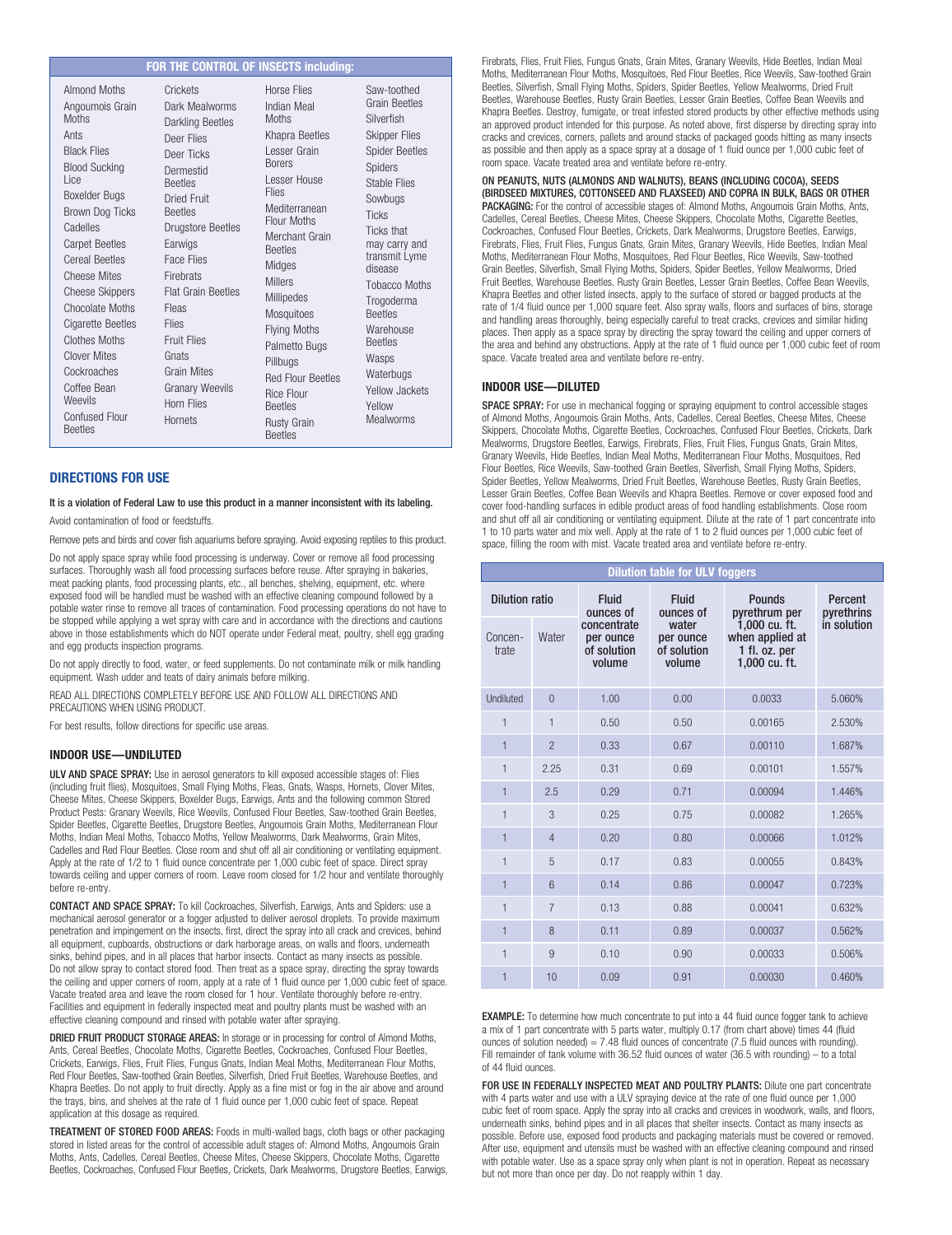SURFACE SPRAY: To control accessible stages of: Cockroaches, Silverfish, Beetles, and Crickets: Dilute 1 to 3 fluid ounces of concentrate with one gallon of water, mix well and apply as a coarse wetting spray using approximately 1 gallon of spray mixture per 750 square feet of surface. To ensure maximum control of listed crawling insects, spray thoroughly into all cracks, molding, crevices, walls, floors and surfaces of bins, storage and handling areas. Particular attention should be paid to areas where moisture collects such as around drains, sinks and water pipes and around the base of heavy machinery and equipment, contacting as many insects as possible.

ANTS: Spray directly into nests, along trails, and directly on all ants observed.

FOR IN TRANSIT PROTECTION: To control accessible stages of listed insects, clean and spray truck beds, boxcars, ship holds and other listed transit equipment before loading. Thoroughly treat walls and floors and spray each layer of cartons or containers lightly as stacked. Apply diluted spray at the rate of 1 gallon per 1,000 square feet.

TREATMENT OF STORED GRAIN: To control accessible stages of: Indian Meal Moths and Angoumois Grain Moths: Apply diluted spray to the surface of binned grain at a rate of 0.5 gallons per 1,000 cubic feet. Apply at monthly intervals with the first appearance of infestation. In severe infestations of flying moths, break up webbing with a rake before spraying and make a second application in two weeks.

STORAGE AREAS FOR DRIED FRUIT PRODUCTS for control of: Confused Flour Beetles, Dried Fruit Beetles, Indian Meal Moths and Saw-toothed Grain Beetles. Remove and destroy infested products. Apply diluted spray as a fine mist in the air above the trays and shelves. Do not apply to fruit directly. Use 1 fluid ounce per 1,000 cubic feet of space. Repeat application at this dosage in any given month. Leave the room closed for one hour. Vacate treated areas and ventilate the area before re-entry. Sweep up and destroy fallen insects.

FOOD STORAGE AREAS containing multi-walled bags, cloth bags and other packaging in warehouses, storage rooms, flour mills, grain elevators, granaries and other listed areas for the control of: Angoumois Grain Moths, Cadelles, Confused Flour Beetles, Indian Meal Moths, Mediterranean Flour Moths, Rice Weevils, Saw-toothed Grain Beetles, Yellow Mealworms, Cheese Mites, Cheese Skippers, Cigarette Beetles, Grain Mites, Granary Weevils, Dark Mealworms and Red Flour Beetles: Remove and destroy infested products. First disperse diluted spray by directing spray into corners, under pallets, and around stacks of packaged foods hitting as many insects as possible and then treat as a space spray. Infested stored products should be fumigated or treated by other effective methods using an approved product intended for this purpose. Use at a rate of 1 to 2 fluid ounces per 1,000 cubic feet of space. Do not remain in treated areas and ventilate area before re-entry. This application will kill exposed stages of those stored product pests listed. Sweep up and destroy fallen insects.

FOR USE ON ANIMALS: To protect beef and dairy cattle and horses from Horn Flies, House Flies, Mosquitoes and Gnats, dilute 1 part concentrate with 49 parts water, mix well and apply a light mist sufficient to wet the tips of the hair. To control Stable Flies, Horse Flies and Deer Flies on animals apply 2 fluid ounces per adult animal, sufficient to wet the hair but not to soak the hide. Repeat treatment once or twice daily or at intervals to give continued protection. To control the motile stages of Blood Sucking Lice on beef and dairy cattle and other listed animals, apply the spray to thoroughly wet the hair. Use 2 fluid ounces or less per animal and repeat every 2 to 3 weeks as required.

To control Poultry Lice, spray roosts, walls and nests or cages thoroughly with a dilution of 1 part concentrate with 25 parts water, followed by spraying the birds with a fine mist.

ANIMAL QUARTER USE - DAIRY AND BEEF BARNS, POULTRY HOUSES, SWINE HOUSING AND OTHER LISTED AREAS: For use in and around listed use areas to control accessible stages of: Brown Dog Ticks, Clover Mites, Cockroaches, Crickets, Deer Flies, Earwigs, Face Flies, Firebrats,

Fleas, Flies, Horn Flies, Hornets, Mosquitoes, Silverfish, Small Flying Moths, Spiders, Stable Flies, Ticks, Wasps, Yellow Jackets, Fannia Flies and Darkling Beetles.

Apply as a space spray in conventional ULV cold aerosol generators or foggers adjusted to deliver aerosol size droplets. Whenever possible, space spray application should be made in the late evening when insects are at rest. Apply undiluted at the rate of 0.25 to 1.0 fluid ounces per 1,000 cubic feet of space above the animals. This concentrate may also be diluted with water at the rate of 1 part concentrate to 10 parts water and applied at the rate of 1 to 2 fluid ounces per 1,000 cubic feet of space above the animals. Direct spray toward the upper portions of the enclosure, above the animals, filling the room with mist or fog. Vacate treated area and ventilate before re-occupying.

To control Bed Bugs and Mites in poultry houses, prepare a dilution of 1 part concentrate to 25 parts water and spray crevices of roost poles, cracks in walls, and cracks in nests where the Bed Bugs and Mites hide.

#### FOR USE IN AUTOMATIC ULV SPRAYING SYSTEMS, IN AREAS SUCH AS ANIMAL QUARTERS, DAIRY AND BEEF BARNS, POULTRY HOUSES, SWINE HOUSING, WAREHOUSES, RESIDENTIAL BACKYARDS AND OTHER LISTED INDOOR AND OUTDOOR AREAS.

#### NOTE: NOT REGISTERED for use in Automatic ULV Spraying Systems in the state of New York.

Use to control, or temporarily reduce annoyance from accessible stages of: Brown Dog Ticks, Clover Mites, Cockroaches, Crickets, Deer Flies, Earwigs, Face Flies, Firebrats, Fleas, Flies, Gnats, Horn Flies, Hornets, Horse Flies, Mosquitoes, Silverfish, Small Flying Moths, Spiders, Stable Flies, Ticks, Wasps, Yellow Jackets, Fannia Flies, Darkling Beetles and other nuisance insects.

Mix 1/2 gallon (64 fl. oz.) of concentrate in 55 gallons of water to yield a solution of 0.046% Pyrethrins and 0.23% Piperonyl Butoxide. For high populations of insects, or when treating species that are difficult to control, mix up to 1 gallon of concentrate in 55 gallons of water to yield a solution of .093% Pyrethrins and 0.46% Piperonyl Butoxide. When filling tank, partially fill the system reservoir tank with water, add concentrate, then fill rest of tank with water. System nozzles should deliver fine particle size droplets (aerosol or mist). Nozzles should be rated for a delivery rate not to exceed 1.25 fluid ounces of solution per minute, with one nozzle covering 100 square feet. Set system timer to operate in accordance with equipment directions.

Since high water temperatures can degrade pyrethrins, it is recommended that system tanks be sheltered or insulated from direct exposure to the sun. Use of an EPA approved antimicrobial agent is also recommended. For best performance the spray solution should be in the pH range of 5.5 to 7.0. Avoid setting up system nozzles in a manner that delivers

|                                          | <b>Automatic spraying system dilution table</b>                                         |                                                                                                                                        |
|------------------------------------------|-----------------------------------------------------------------------------------------|----------------------------------------------------------------------------------------------------------------------------------------|
| A<br>System<br>tank size<br>(in gallons) | B<br><b>Conversion factor</b><br>(fluid ounce of<br>concentrate per<br>qallon of water) | $A \times B =$<br>Fluid ounces of concentrate<br>for that tank size, to be mixed<br>with water to achieve 0.046%<br>pyrethrin solution |
|                                          | 1.16                                                                                    | 1.16                                                                                                                                   |
| 15                                       | 1.16                                                                                    | 17                                                                                                                                     |
| 20                                       | 1.16                                                                                    | 23                                                                                                                                     |
| 30                                       | 1.16                                                                                    | 35                                                                                                                                     |
| 55                                       | 1.16                                                                                    | 64                                                                                                                                     |

spray solution into swimming pools, or pools containing fish and other organisms that may be sensitive to Pyrethrins. Automatic systems must be programmed so as not to activate and/or release pesticides when people, pets and food or feed are present. Install a rain sensor and a wind sensor on the system to control drift and runoff. Lock the system reservoir tank and securely attach a legible copy of the label to the system reservoir tank, or on the outside of the system timer. Never use concentrate in an evaporative cooling system.

This product will control insects that are directly contacted by its spray solution. Since many of the targeted insects can migrate in and out of treatment areas, it is recommended that this concentrate be used as part of an Integrated Pest Management (IPM) program. Control practices such as (but not limited to) eliminating breeding and harborage sites, combined with appropriate use of contact insecticides, Insect Growth Regulators (IGRs) and/or residual insecticides will provide the most effective control of target insects.

## **OUTDOOR USE:**

To control accessible stages of listed flying insects in listed outdoor areas. If possible, space spray application should be made in the evening or early morning when mosquitoes are typically most active. With a ULV spraying device, spray at a dosage rate of 5 fluid ounces of undiluted concentrate per minute.

TEMPORARY REDUCTION OF ANNOYANCE from: Flies, Mosquitoes and Small Flying Moths. The aforementioned outdoor ground application will give temporary relief of annoyance from the pests in listed outdoor areas. Direct application into tall grass, shrubbery and around lawns where these pests may hover or rest, apply while air is still. In areas such as zoos, cover water, drinking fountains and animal feed before use.

#### **TO CONTROL PESTS ON SHRUBS, FRUIT AND SHADE TREES:**

Pests: Aphids, Apple and Thorn Skeletonizers, Bagworms, Bean Beetles, Cabbageworms, Codling Moths, Cutworms, European Pine Shoot Moths, Flea Beetles, Hemlock Wolly Adelgids, Holly Bud Moths, Lacebugs, Leafhoppers, Leafminers, Leafrollers, Mealybugs, Oak Loopers, Obscure Root Weevils, Omnivorous Leaftiers, Pear Slugs, Scale Crawlers, Spider Mites, Tent Caterpillars, Thrips, Webworms and Whiteflies.

Plants: Birch, Crabapple, Dogwood, Douglas Fir, Elm, Euonymus, Hawthorn, Hemlock, Holly, Juniper, Lilac, Locust, Maple, Oak, Plum, Pine, Poplar, Spruce, Sycamore, Willow and Yew.

Mixing instructions: For shrubs and shade trees follow directions on hose end applicator to obtain four (4) Tbs. (2 fl. oz.) concentrate per gallon of water.

1 Tablespoon (Tbs.)  $=$  3 teaspoons (tsp.)

1 fluid ounce  $= 2$  Tbs.

How to apply: Spray plant to wet the leaves and branches until dripping.

#### **AROUND HOUSE FOUNDATION:**

Nuisance pests outdoors: Ants, Boxelder Bugs, Brown Dog Ticks, Chiggers, Clover Mites, Cockroaches, Crickets, Earwigs, Fleas, Flies, Millipedes, Scorpions, Sowbugs, Spiders and Springtails.

Mixing instructions: For around house foundation follow directions on hose end applicator to obtain four (4) Tbs. (2 fl. oz.) concentrate per gallon of water.

1 Tablespoon (Tbs.)  $=$  3 teaspoons (tsp.)

1 fluid ounce  $= 2$  Tbs.

How to apply: To keep insects from entering the house, spray a 5 feet band of soil around the house next to the foundation. Also spray the foundation of the house to a height of 2 feet. Also spray walks, firewood piles, garbage cans, tree trunks and into cracks and other places where insects can hide.

#### **STORAGE AND DISPOSAL**

Do not contaminate water, food, or feed by storage or disposal.

STORAGE: Store in a cool, dry place. Keep container closed.

DISPOSAL:

If empty: Do not reuse container. Place in trash or offer for recycling if available. If partly filled: Call your local solid waste agency or 1-800-CLEANUP for disposal

instructions. Never place unused product down any indoor or outdoor drain.